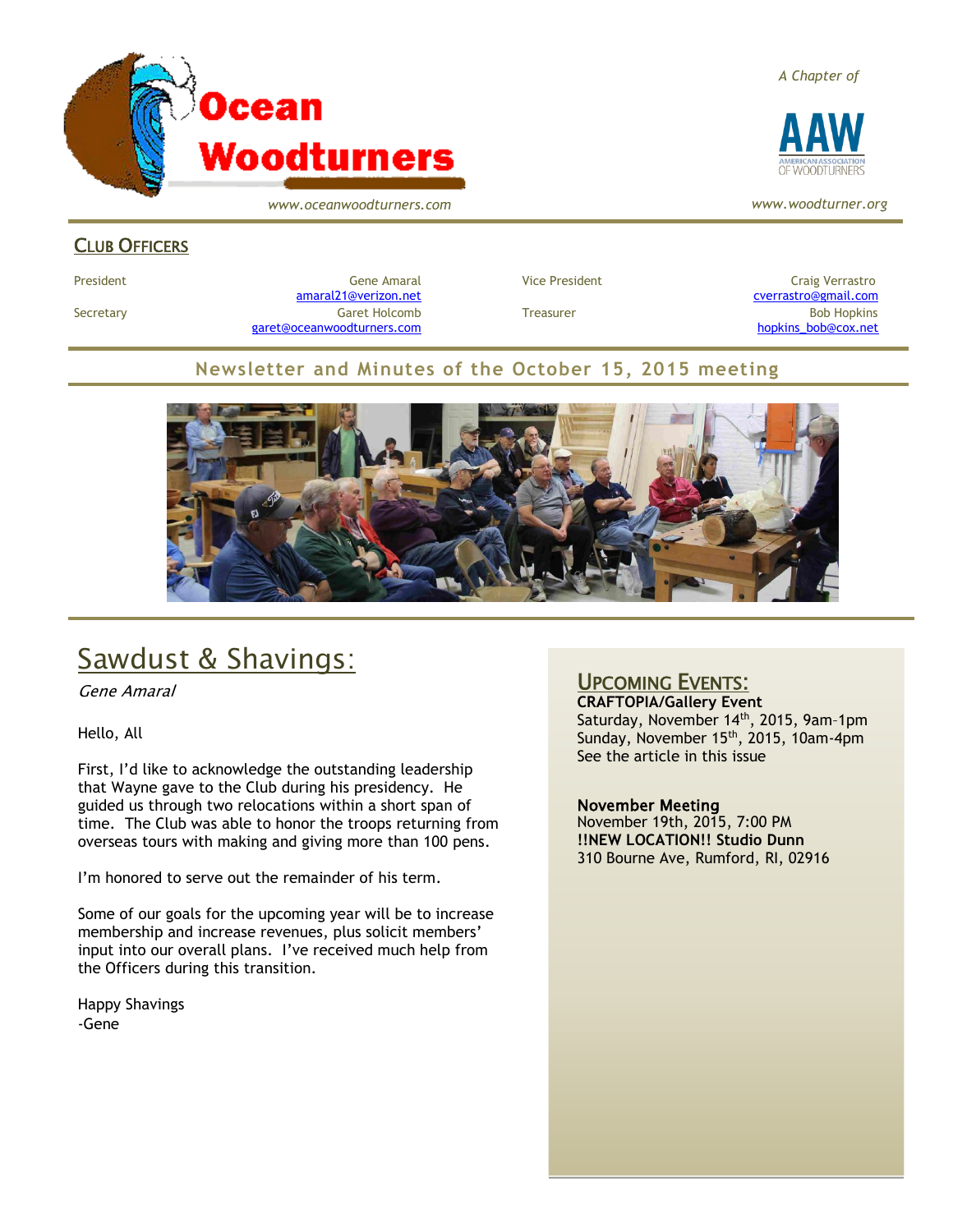# Secretary's Notes

Garet Holcomb

#### Below is a note from Wayne to the Club:

*To all,*

*I just want to say thanks for the many memories and good friends, great demos and good times.* 

*I think the club is going in the right direction, so keep moving forward. There's plenty of talent here to show off.*

*I wish everyone all the best in the future.*

*Wayne (the Prez)*

### Treasurer's Report

#### Bob Hopkins

Bob didn't make it to the October meeting, so an update will be coming soon.

You can pay your dues directly from the website at<http://www.oceanwoodturners.com/dues.cfm>

Dues: Club dues are \$25 annually. For members who wish to have a printed Newsletter mailed to them monthly, there is an annual charge of \$5 to cover postage, payable with club dues. All payments should be mailed to: Bob Hopkins 48 Tilbury Drive, Bristol, RI 02809

# Meeting Minutes – Old Business

#### Wayne opened the meeting with 21 members and 1 guest present

Welcome Lisa Browning from Bristol!

New location – Asher Dunn spoke for a few moments about the new studio location, and took the group on a tour of his new facility.

- Please park against the building or in the lot at the end. Please do not park against the fence as this area is reserved for the trucking company.
- Scrap sales will resume once Asher has things up and running
- The TV is under consideration, and will be mounted once we figure the best and safest spot for it

Open turning – We're hoping to re-establish the Open Turning nights in the new location. Generally, it's the first Thursday of the month. Stay tuned for more info.

Nametags – We have the nametags at the new location and will be distributed for future meetings

CRAFTOPIA – Gail is setting up for a gallery event in her space at Hope Artise to coincide with CRAFTOPIA the weekend of November 14-15. Please see the article in this newsletter for more info.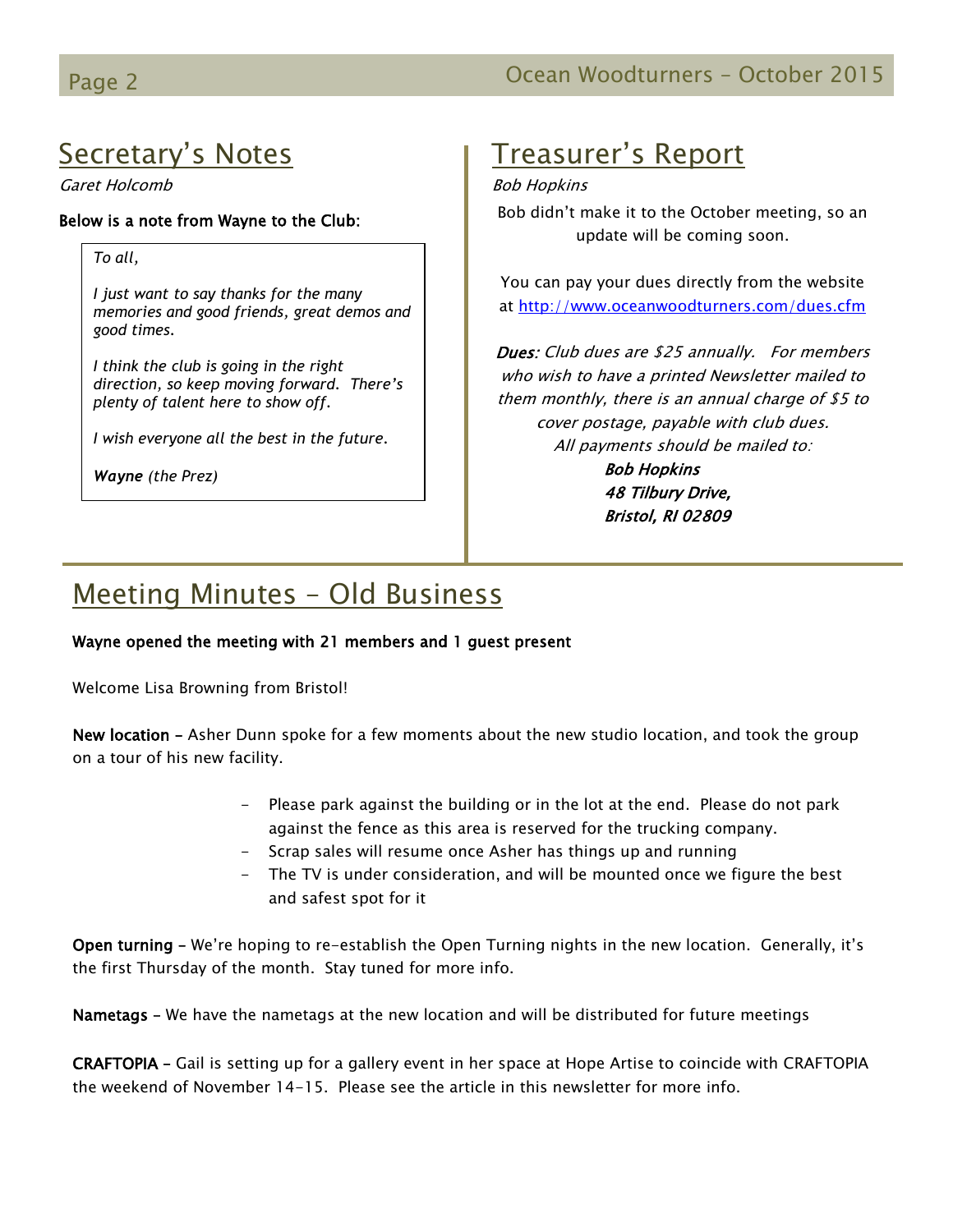# Meeting Minutes – Old Business (Cont.)

Tiverton Library – The Tiverton Library has display/gallery space available. The spaces are three 4'x4'x14" and two 2'x5'x5'. They are interested in having us display for a month or two. There is also the possibility of doing a live public demo on the Library patio in the spring. Please let us know ASAP if you'd like to display some of your pieces.

### Meeting Minutes – New Business

Gene's Demo – Gene will be doing a demo for the high school in West Greenwich and asked to borrow a Club lathe. The Club voted to allow Gene to run the Demo under the auspices of the Club and borrow the equipment he needs from our inventory.

Elections – The Election Committee for 2015 has been formed. Please see the article in this issue for more information on how to run for leadership positions. Club officers must be members in good standing, current on their dues, and paid members of the AAW for insurance purposes.

WWGRI - Wayne suggested that we consider joining up for occasional meeting with the Woodworker's Guild of Rhode Island. It could be an effective way to increase exposure for the Club.

#### **From the Club Executive Board:**

**Wayne Collins** has announced his resignation as President of the Ocean Woodturners. By unanimous vote of the Executive Board, **Gene Amaral** is appointed to replace him as President, and **Craig Verrastro** is appointed to replace Gene as Vice President. The appointments are effective immediately and will continue until our regular elections in December.

#### **Ocean Woodturners Annual Elections:**

The 2015 Nominating Committee has been appointed and is working to prepare a slate of proposed Officers for the upcoming year. If you are interested in running for a leadership position or wish to nominate someone else, please contact the Nominating Committee directly.

Ocean Woodturners Officers must be current members in good standing, and must be (or must agree to become) paid members of the AAW. The AAW membership requirement is part of our charter and is required for AAW insurance coverage. If you wish to run and cannot pay for AAW membership, please

#### **2015 Nominating Committee:**

Alex Amoruso, Chair 401-782-2862

Charles Nelle, Member 401-295-1393

Earl Randall, Member 401-397-3461

contact the Nominating Committee or Club Officers to see if the Club can pay your AAW dues if elected.

The Nominating Committee will present their slate of Officers for consideration at the November meeting, but other nominations can still be taken from the floor at that time. No nominations can be made after the November meeting closes. The elections to select the Officers for the upcoming year will happen at the December regular meeting.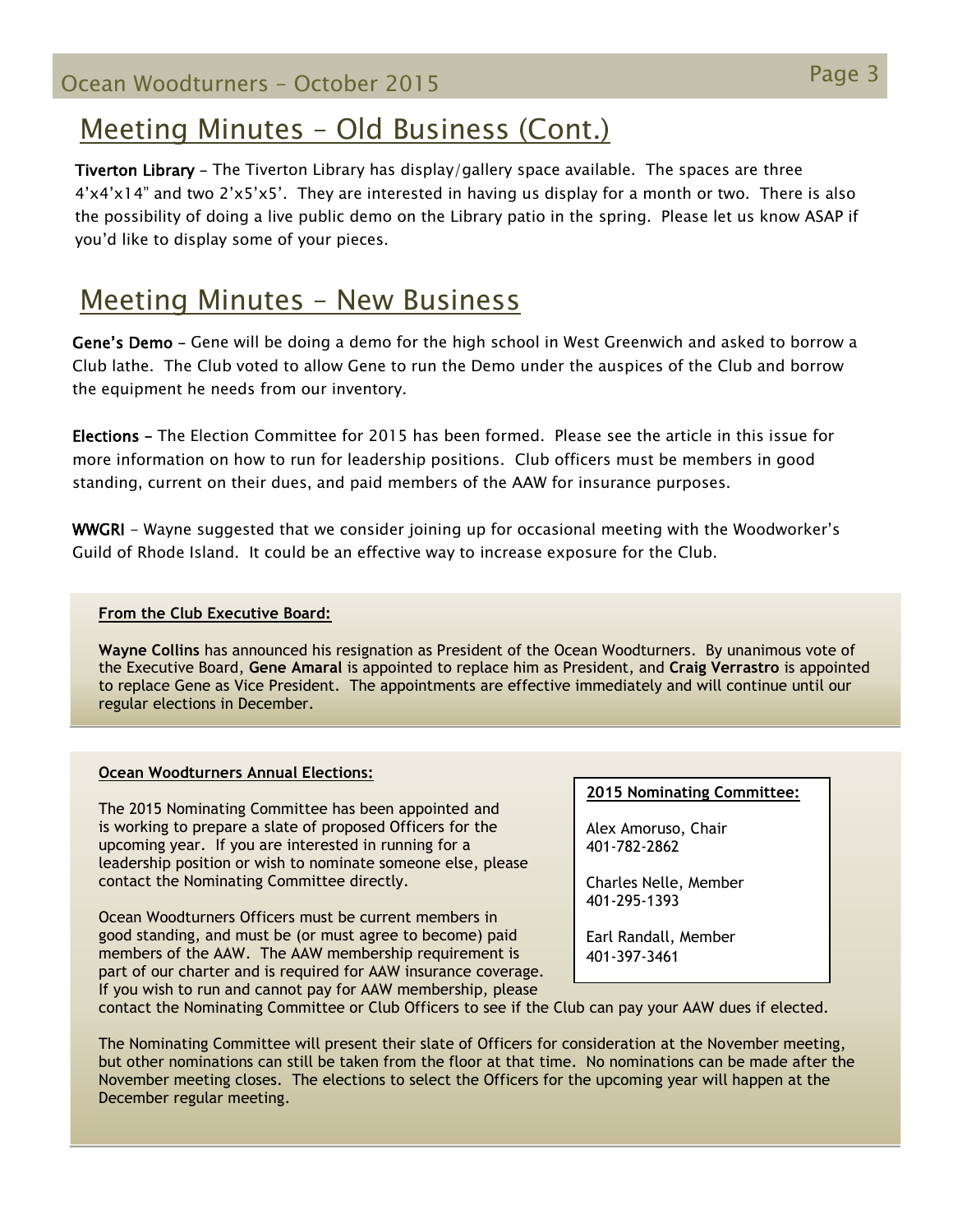# **Show and Tell**



Practice bowls made with new member James Simoneau

Bill Smith









Tom Powell



Large bowls in Maple and Cherry



Duck calls in Cedar and Walnut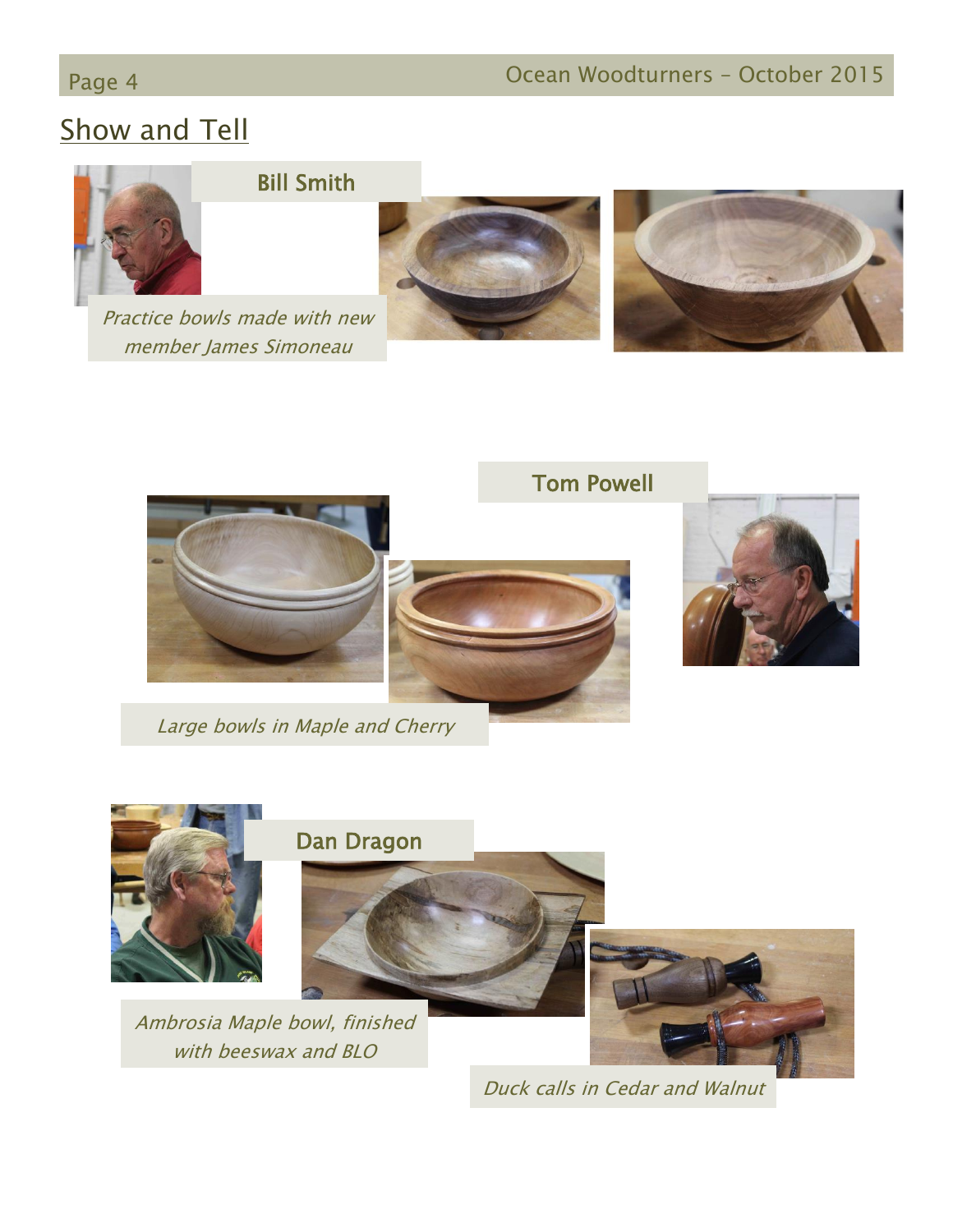# Show and Tell (Cont.)





### **Passing Down the Art of Woodworking:**

Our own John Chakuroff was recently featured in an article in the Valley Breeze. John taught woodworking in Smithfield for 33 years and still volunteers his time to pass on his lifetime of experience to the next generation of woodworker. Check out the article in the Valley Breeze (The Smithfield Observer) for September 23, or visit this link:<http://goo.gl/In31Cf>

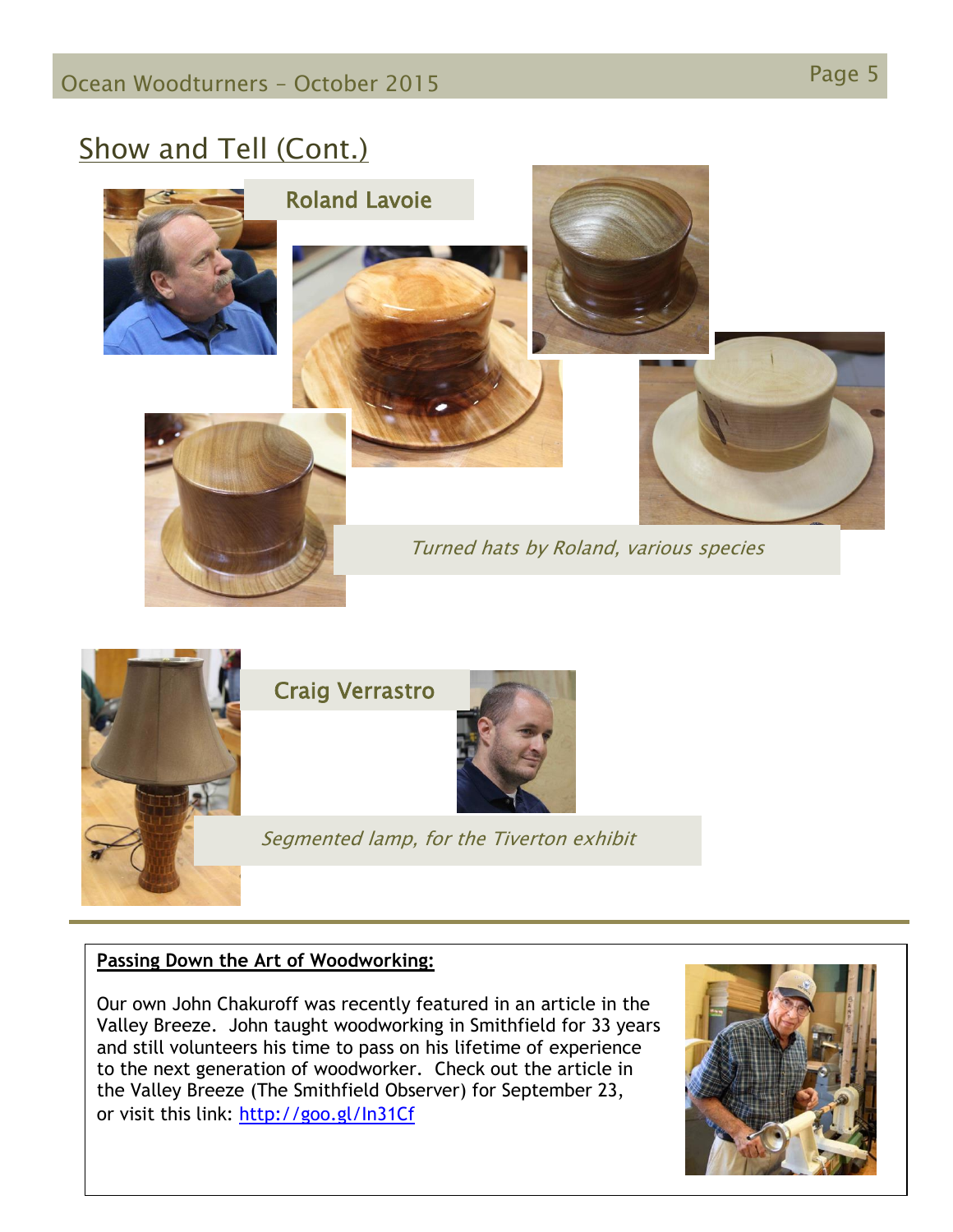### GALLERY EVENT

**Ocean Woodturners**, generously hosted by **Gail Connolly's ACKpack Basket Studio**, will present a gallery event at Gail's studio to coincide with **CRAFTOPIA.** 

CRAFTOPIA is an annual arts and crafts festival held in the main hall of Hope Artiste Village, where local artists and crafters can show their creations and sell to the public.

**From Gail Connolly:**

Hi OWT,

Please join me at ACKpack Basket Studio (www.ackpack.net) on the weekend of **November 14-15** for another gallery event. It is pre-holiday, so lots of shoppers! I expect far more foot traffic than in April. There will be food vendors both days. Here is the schedule:

**Saturday 9:00 am-1:00 pm.** The Wintertime Farmers Market will be going on at this time. I believe we can put the lathe in the corridor again, but not turn it on. I will plan for cookies, biscotti, and breads, along with water and maybe cider (or mimosas).

**Sunday 10:00 am-4:00 pm.** Craftopia craft fair will be going on at this time. If it is like previous years, any display in the outside corridor will NOT be an option. We will finish up any treats from Saturday and add cheese, crackers, and grapes...and wine.

What I need from the group is to begin making your inventory! Drop-off is one week prior. All items will need to be marked with your name and price (if for sale). 10 percent of the sales will go back to the OWT club coffer. Please let me know if you have any questions. I am looking forward to another exciting event!

Best, Gail

**Hope Artiste Village 1005 Main Street Pawtucket, RI 02860**

**<http://www.rhodycraft.com/craftopia.html>**